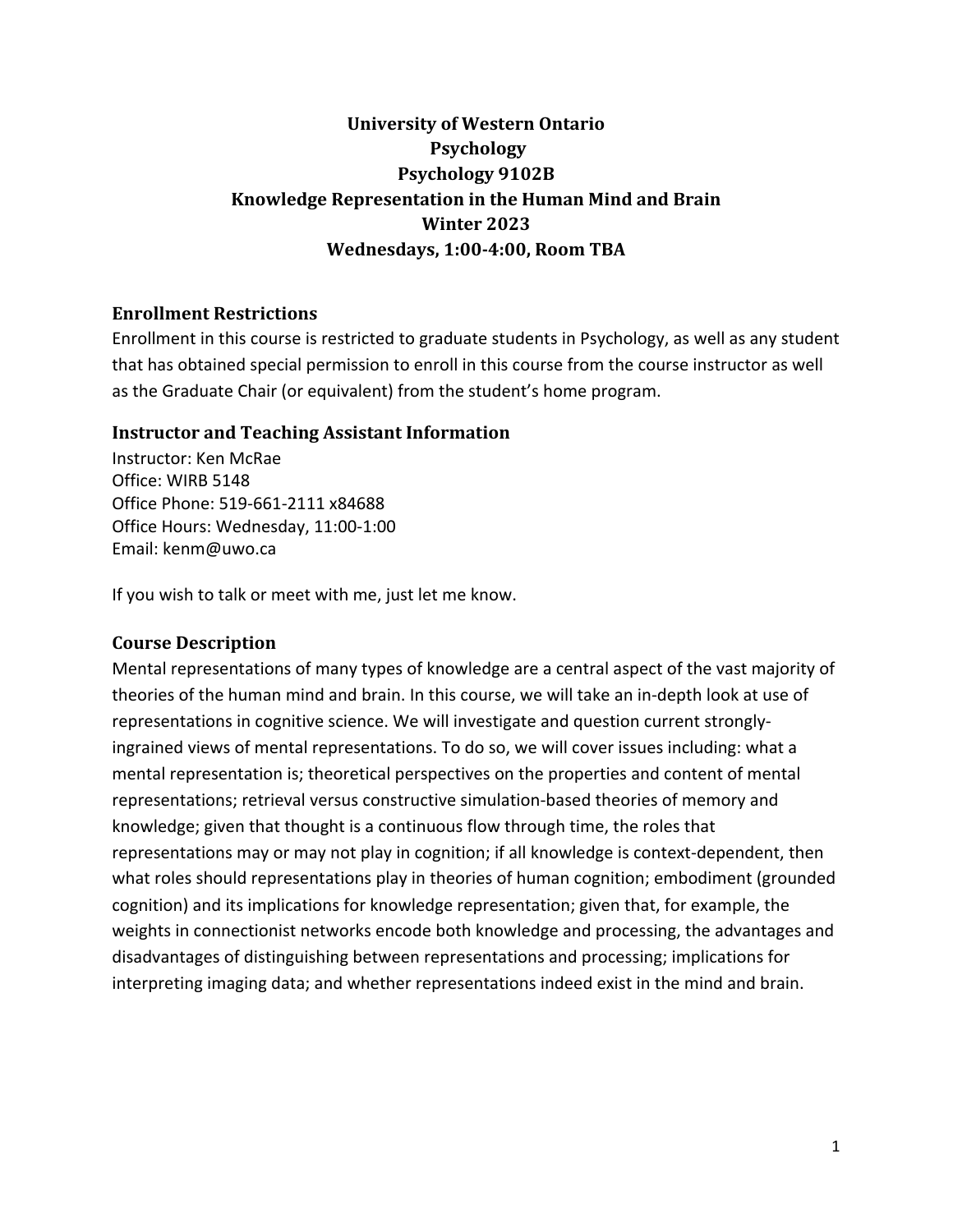# **Course Format**

This will be a fully in-person discussion-based course unless in-person classes are suspended by Western at that time. In the case that in-person classes are suspended, classes will occur by zoom (and will continue to be discussion-based).

## **Course Learning Outcomes/Objectives**

Knowledge representations play an absolutely central role in the vast majority of theories and empirical work in cognitive neuroscience. The students will understand and think critically about what mental representations are (the properties of representations that have been espoused by theorists; types of mental representations), the roles that mental representations play in theories, and how mental representations are retrieved/activated and used. The students also will learn about, and think critically about, theoretical alternatives to the storage and retrieval/activation of mental representations.

Upon completion of this course, students should be able to:

- 1. Understand, discuss, and think critically about theoretical ideas regarding knowledge representation in the human mind and brain.
- 2. Think critically about alternative ideas regarding the storage, retrieval, nature, and existence of mental representations.
- 3. Think critically about the links between empirical results and the interpretation of those results with respect to knowledge represention and dynamic processing.
- 4. Generate and communicate central ideas in the general field of knowledge representation.

# **Course Materials**

Students will read a series of articles and chapters. There is no textbook for this course.

# **Methods of Evaluation**

#### Leading Weekly Discussions (25%)

One or two students will lead each week's discussion. The discussion leader should begin with a roughly 15-20 minute presentation outlining that week's topic. You are free to integrate any supplementary literature that you think will help to situate the topic for the class. Then, you will lead the class in a discussion about the key issues raised. Your presentation should demonstrate your knowledge of the literature on the chosen topic, and your ability to think deeply (and get others to think deeply) about the work.

# Class Participation (25%)

All students are expected to participate actively and respectfully. The quantity and quality of your participation will be graded.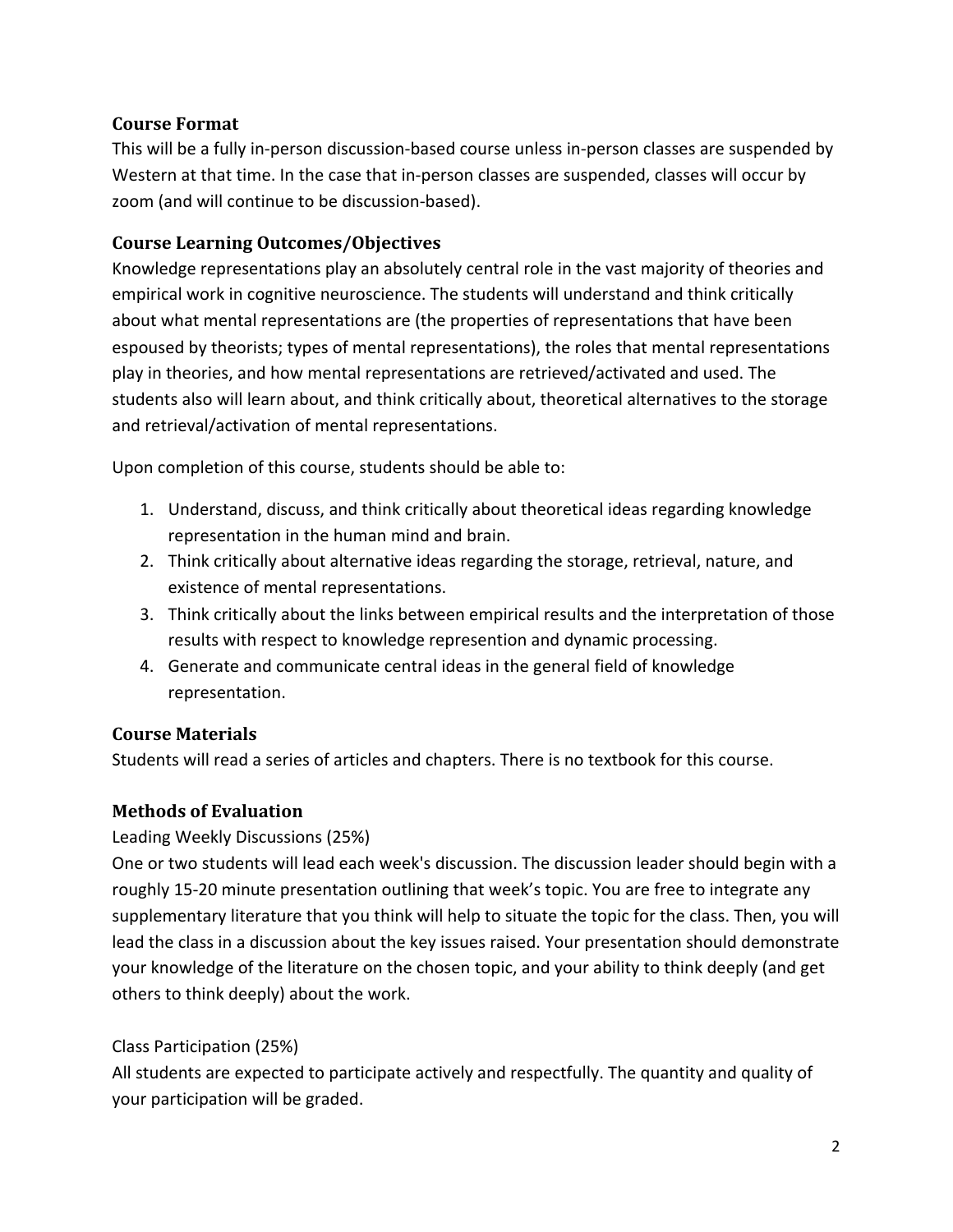### Weekly Discussion Questions (10%)

Every week, students will be asked to submit one discussion question to the discussion board located under "Forum" on OWL by Monday before 5:00 pm for that week's corresponding class. All students in the class will have access to the weekly submitted discussion questions. In addition, all students are responsible for reviewing the questions posted to OWL prior to Wednesday's class to ensure that there is a collective understanding of the viewpoints and questions elicited by the readings. Excellent questions will demonstrate critical thought in relation to the assigned reading(s) and should serve to stimulate a thoughtful and productive exchange of ideas.

#### Final Project (40%)

The final project can take one of several forms, depending on a student's wishes. You will write a paper that will be a maximum of 10 pages, double-spaced, Times New Roman 12 point, with 2.54 cm margins (Title page and References are in addition to the 10 pages). The paper can be one of the following: (1) a theoretical review; (2) a research proposal; or (3) a position paper. Please meet with the instructor prior to March 8, 2023 to discuss your project. The final project is due on Wednesday, April 12, 2023 by midnight Eastern time. Ten percent will be deducted each day starting on April 13, 2023 at 12:01 am.

| Assignment                         | Date of Evaluation (if known) | Weighting |
|------------------------------------|-------------------------------|-----------|
| Leading Weekly Discussions         | The date of a student's       | 25%       |
|                                    | presentation                  |           |
| <b>Class Participation</b>         | Every class                   | 25%       |
| <b>Weekly Discussion Questions</b> | Every Monday by 5:00          | 10%       |
| <b>Final Project</b>               | April 12, 2023                | 40%       |
| Total                              |                               | 100%      |

| Week           | Date       | <b>Topics</b>                                                                           | <b>Readings Due</b>                                                                                                                                                                                                                                            |
|----------------|------------|-----------------------------------------------------------------------------------------|----------------------------------------------------------------------------------------------------------------------------------------------------------------------------------------------------------------------------------------------------------------|
| 1              | January 11 | Introduction to the<br>course: What do YOU<br>presently think about<br>representations? | none                                                                                                                                                                                                                                                           |
| $\overline{2}$ | January 18 | <b>Metaphors</b>                                                                        | Casey, G., & Moran, A. (1989). The<br>computational metaphor and cognitive<br>psychology. The Irish Journal of Psychology,<br>$10(2)$ , 143-161.<br>Roediger, H. L. (1980). Memory metaphors in<br>cognitive psychology. Memory & Cognition,<br>8(3), 231-246. |

#### Course Timeline: Note: The precise Topics and Readings are not vet set in stone.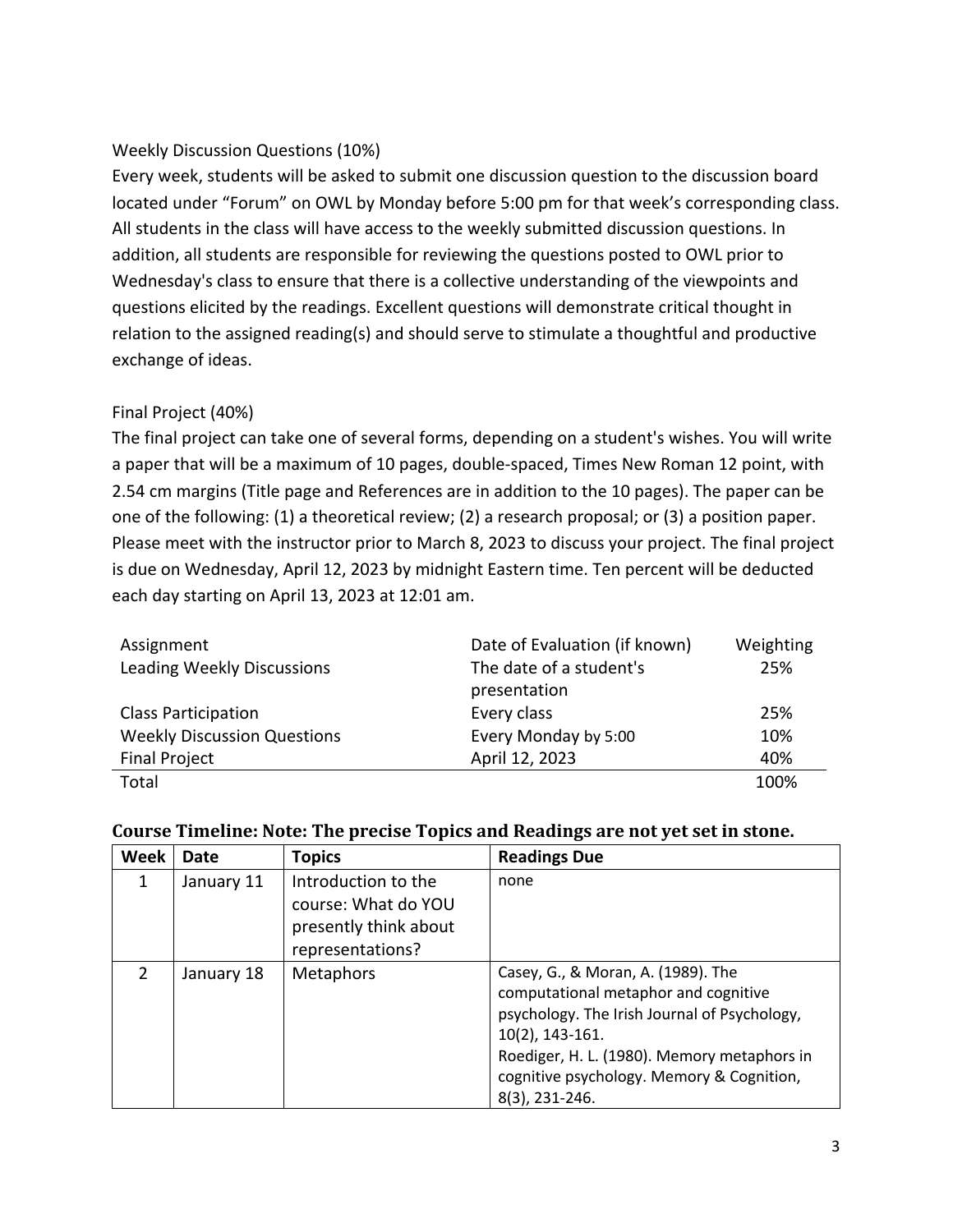| <b>Week</b>    | <b>Date</b> | <b>Topics</b>           | <b>Readings Due</b>                                                    |  |
|----------------|-------------|-------------------------|------------------------------------------------------------------------|--|
| 3              | January 25  | Properties of           | Dietrich, E., & Markman, A. B. (2003). Discrete                        |  |
|                |             | representations         | thoughts: Why cognition must use discrete                              |  |
|                |             |                         | representations. Mind & Language, 18, 95-119.                          |  |
| $\overline{4}$ | February 1  | fMRI: That is where the | Rissman, J., & Wagner, A. D. (2012). Distributed                       |  |
|                |             | representations are     | representations in memory: Insights from                               |  |
|                |             | stored                  | functional brain imaging. Annual Review of<br>Psychology, 63, 101-128. |  |
|                |             |                         | Mather, M., Cacioppo, J. T., & Kanwisher, N.                           |  |
|                |             |                         | (2013). How fMRI can inform cognitive                                  |  |
|                |             |                         | theories. Perspectives on Psychological Science,                       |  |
|                |             |                         | 8, 108-113.                                                            |  |
| 5              | February 8  | The constant temporal   | Spivey, M. (2007). The Continuity of Mind.                             |  |
|                |             | flow of the mind &      | Oxford University Press. Chapter 1.                                    |  |
|                |             | representations         | McClelland, J. L. (2010). Emergence in cognitive                       |  |
|                |             |                         | science. Topics in Cognitive Science, 2, 751-770.                      |  |
| 6              | February 15 | fMRI: Dynamics,         | Davis, T., & Poldrack, R. A. (2013). Measuring                         |  |
|                |             | computations,           | neural representations with fMRI: practices and                        |  |
|                |             | representations         | pitfalls. Annals of the New York Academy of                            |  |
|                |             |                         | Sciences, 1296, 108-134.                                               |  |
|                |             |                         | Ghuman, A. S., & Martin, A. (2019). Dynamic                            |  |
|                |             |                         | neural representations: an inferential challenge                       |  |
|                |             |                         | for fMRI. Trends in Cognitive Sciences, 23, 534-<br>536.               |  |
|                | February 22 | <b>Reading Week</b>     | None                                                                   |  |
| $\overline{7}$ | March 1     | Context, context,       | Elman, J. L. (2009). On the meanings of words                          |  |
|                |             | context                 | and dinosaur bones: Lexical knowledge without                          |  |
|                |             |                         | a lexicon. Cognitive Science, 33, 547-582.                             |  |
|                |             |                         | Yee, E., & Thompson-Schill, S. L. (2016). Putting                      |  |
|                |             |                         | concepts into context. Psychonomic Bulletin &                          |  |
|                |             |                         | Review, 23, 1015-1027.                                                 |  |
| 8              | March 8     | All concepts are ad hoc | Casasanto, D. & Lupyan, G. (2015). All Concepts                        |  |
|                |             |                         | are Ad Hoc Concepts. In The Conceptual Mind:                           |  |
|                |             |                         | New directions in the study of concepts. E.                            |  |
|                |             |                         | Margolis & S. Laurence (Eds.) pp. 543-566.<br>Cambridge: MIT Press.    |  |
| 9              | March 15    | Knowledge is in the     | Elman, J. L. (1995). Language as a dynamical                           |  |
|                |             | connections             | system. In R. F. Port & T. van Gelder, Mind as                         |  |
|                |             |                         | Motion, MIT Press (pp. 195-225).                                       |  |
| 10             | March 22    | Radical embodied        | Chimero, A. Radical Embodied Cognitive                                 |  |
|                |             | cognitive science       | Science. Chapters 2 and 3.                                             |  |
| 11             | March 29    | Defending               | Markman, A. B., & Dietrich, E. (2000). In                              |  |
|                |             | representations         | defense of representation. Cognitive                                   |  |
|                |             |                         | Psychology, 40, 138-171.                                               |  |
| 12             | April 5     | Predictive processing   | Williams, D. (2018). Predictive processing and                         |  |
|                |             | and representations     | the representation wars. Minds & Machines,                             |  |
|                |             |                         | 28, 141-172.                                                           |  |